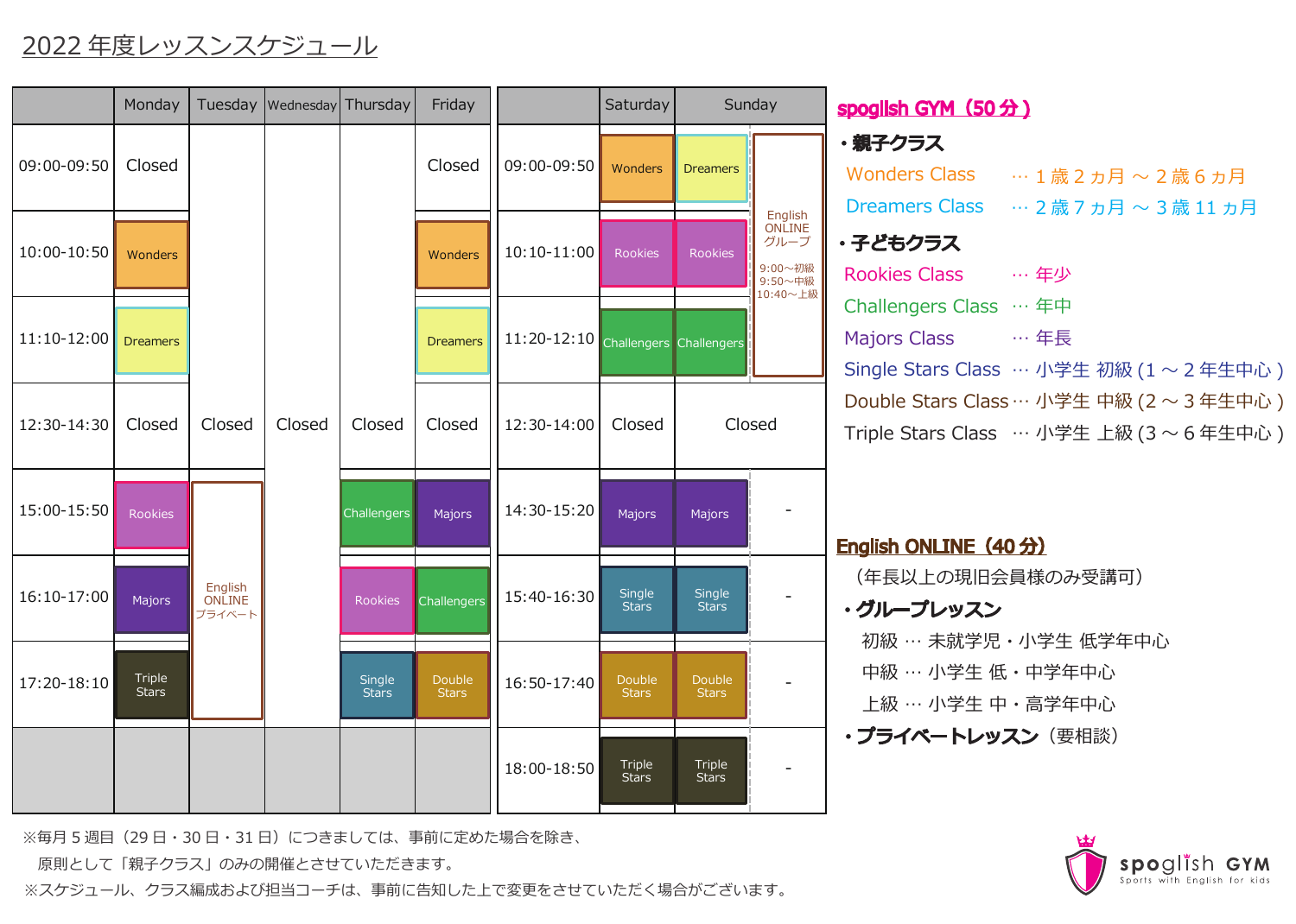## 6月の休館日のお知らせ

| 月               | 火               | 水              | 木               | 金  | 土  | 日  |
|-----------------|-----------------|----------------|-----------------|----|----|----|
|                 |                 |                | $\overline{2}$  | 3  | 4  | 5  |
|                 |                 | 仕              |                 |    |    |    |
| $6\phantom{1}6$ |                 | 8              | 9               | 10 |    | 12 |
|                 | 休               | 仕              |                 |    |    |    |
| 13              | 14              | 15             | 16              | 17 | 18 | 19 |
|                 | 休               | 休              |                 |    |    |    |
| 20              | 21              | 22             | 23              | 24 | 25 | 26 |
|                 | 休               | 休              |                 |    |    |    |
| 27              | $\overline{28}$ | 29             | 30              |    |    |    |
|                 | 休               | $\overline{ }$ | ſ <del>J.</del> |    |    |    |

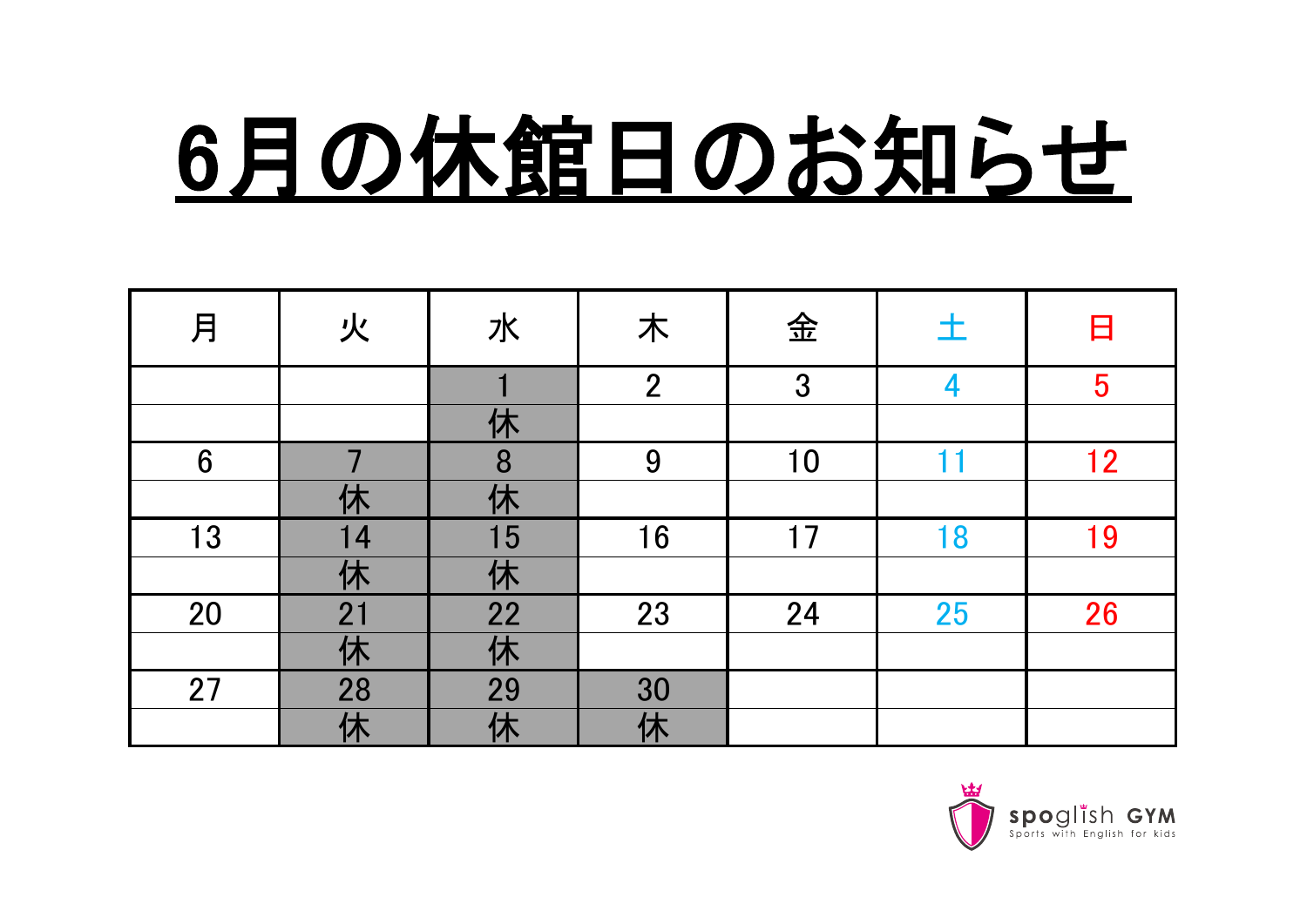## 7月の休館日のお知らせ

| 月        | 火                                       | 水  | 木  | 金  | 土              | 日        |
|----------|-----------------------------------------|----|----|----|----------------|----------|
|          |                                         |    |    |    | $\overline{2}$ | 3        |
|          |                                         |    |    |    |                |          |
| 4        | 5                                       | 6  |    | 8  | 9              | $\Omega$ |
|          |                                         |    |    |    |                |          |
| 11       | 12                                      | 13 | 14 | 15 | 16             | 7        |
|          | $\overline{ }$<br>$\bm{\Lambda}$        | 休  |    |    |                |          |
| 18       | 19                                      | 20 | 21 | 22 | 23             | 24       |
| 親子クラス未開催 | 休                                       | 休  |    |    |                |          |
| 25       | 26                                      | 27 | 28 | 29 | 30             | 31       |
|          | $\mathbf{\mathbf{\mathbf{\mathbf{+}}}}$ |    |    | 休  |                |          |